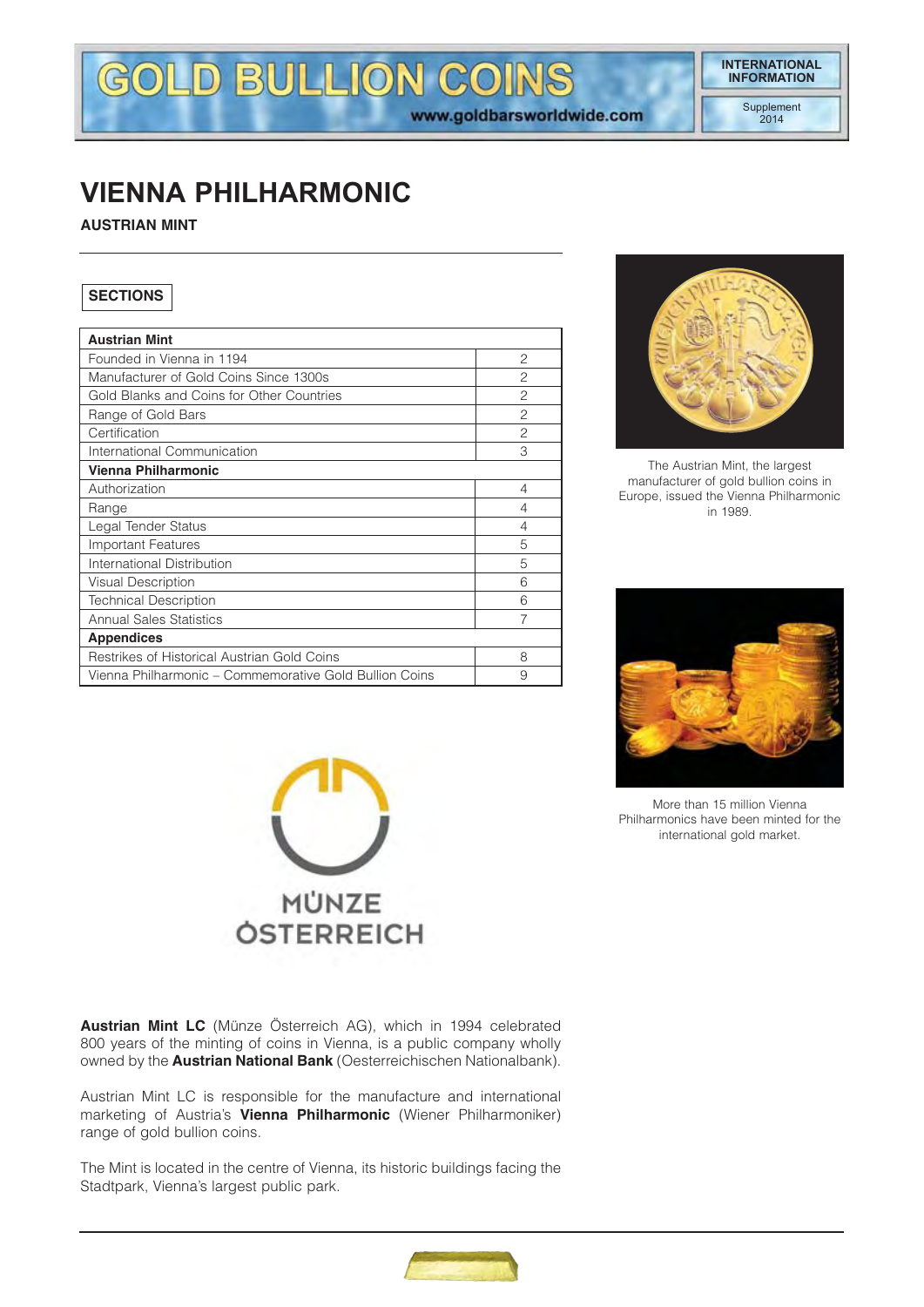# **AUSTRIAN MINT**

#### **FOUNDED IN VIENNA IN 1194**

**The Austrian Mint** traces its origins to a Vienna Mint established at the court of the Babenbergs in 1194 to mint into Wiener Pfennig coins the large ransom in silver paid to release Richard the Lionheart, the English King captured in Austria while returning from the Third Crusade.

Since that time, the Mint has been relocated three times within Vienna: operating for 355 years (1397-1752) in the Wollzeile near St Stephen's Cathedral; for 85 years (1752-1837) in Himmelpfortgasse at the former winter palace of Prince Eugene of Savoy, now the headquarters of the Ministry of Finance; and for more than 160 years (since 1837, the foundations laid in 1835) at its current site in Am Heumarkt.

From the reign of Empress Maria Theresa (1740-1780) until 1918, the Mint was known as the Kaiserlich Königliches Hauptmünzamt (Imperial and Royal Central Mint). From 1918 until 1989 (apart from the period of 1938 -1945 when it was controlled by the German Reich), it was known as Oesterreichisches Hauptmunzamt (The State Mint of the Austrian Republic). Since 1989, it has been known as Münze Österreich AG (Austrian Mint LC).

In former times, the Mint fell under the control of the Ministry of Finance. In 1989, however, when established as Austrian Mint LC, it became a public company, but wholly owned by the Austrian National Bank, originally established in 1816.

# **MANUFACTURER OF GOLD COINS SINCE 1300s**

The Mint's first gold coin is believed to have been the Goldgulden of Duke Albert II (1330 -1358). Over the following 500 years, the Mint struck millions of other gold coins, including Austrian Gulden (1870 -1894). Corona (1892 -1915) and Dukat (1872 -1915), which circulated internationally up to the First World War (1914-1918).

The Mint is responsible for the production of Austria's circulating coinage, minting around 30 million coins annually, its annual capacity around 65 million coins (250,000 daily). Since 1989, it has also operated globally, expanding significantly its range of gold products and services.

Apart from continuing to restrike large quantities of historical Dukat, Corona and Gulden gold coins, it now mints many other proof gold (and silver) coins and medallions for the international market.

# **GOLD BLANKS AND COINS FOR OTHER COUNTRIES**

The Mint is a major manufacturer of gold (and silver) blanks for mints in other countries, as well as gold coins for countries that do not have the capacity to produce them.

# **RANGE OF GOLD BARS**

The Austrian Mint has issued an extensive range of 12 cast and minted gold bars (1 g up to 1000 g) since 1995.

Since 2002, the Mint has been a major shareholder (23.4%) of Argor-Heraeus SA (Switzerland), a leading international refiner and bar manufacturer for the international market.



The Austrian Mint, founded in 1194, has been located opposite Vienna's largest public park since 1837.



The Mint manufactures gold (and silver) blanks and coins for many other countries around the world.



The Mint has issued an extensive range of cast and minted gold bars since 1995.

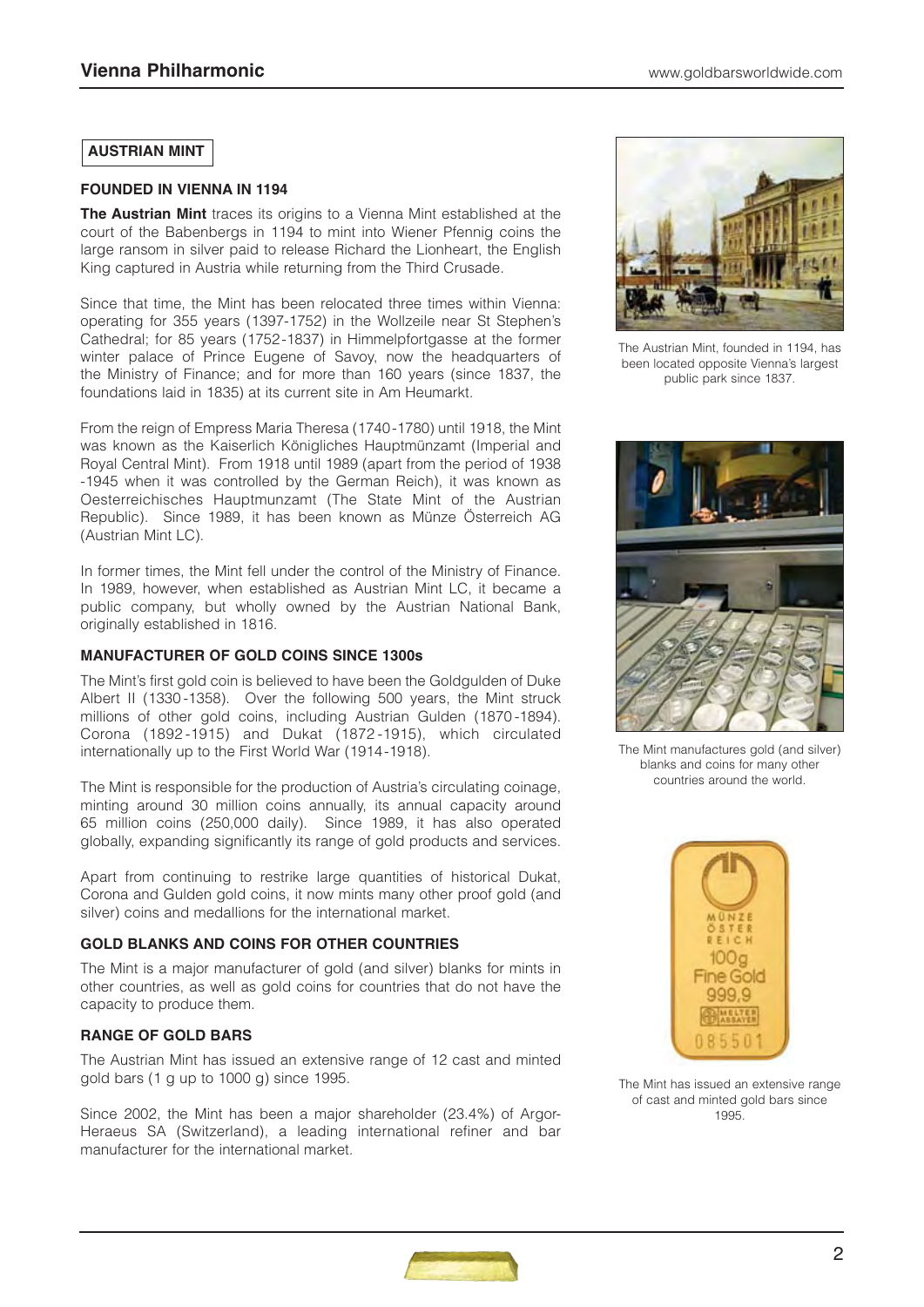#### **CERTIFICATION**

2010 ISO 9001:2008 Lloyd's Register Quality Assurance

Number of employees: 212

#### **INTERNATIONAL COMMUNICATION**

Trade and public enquiries about Vienna Philharmonic gold bullion coins can be directed to the Marketing Department at Austrian Mint LC in Vienna:

Austrian Mint LC Am Heumarkt 1 A-1030 Vienna Austria

Tel: +43-1-717 15 0 Fax: +43-1-715 4070 Email: marketing@austrian-mint.at

Website: www.austrian-mint.at

# **VIENNA PHILHARMONIC GOLD BULLION COINS**

#### **AUTHORISATION**

The Austrian National Bank has authorised Austrian Mint LC to manufacture and market internationally Austria's Vienna Philharmonic range of gold bullion coin coins.

#### **STANDARD RANGE**

The Vienna Philharmonic, launched in 1989 (10 October), is available in 4 standard sizes: 1 oz, 1/2 oz, 1/4 oz and 1/10 oz.

The 1 oz and 1/4 oz coins were issued in 1989, followed by the 1/10 oz in 1991 and the 1/2 oz in 1994.

In some languages, the name under which the Vienna Philharmonic is promoted can vary. For example: Wiener Philharmoniker (German) and Wien Kinka Harmony (Vienna Gold Harmony, translated from Japanese).

Wien is the Austrian name for Vienna.

# **LEGAL TENDER STATUS**

Vienna Philharmonic gold bullion coins are legal tender in accordance with the Currency Act 1988.

In the "Bundesgesetzblatt für die Republik Österreich" (Government Gazette for the Austrian Republic: No 221. Reference 597. Sub-reference Section 12-2) dated 17 November 1988, the Austrian Mint was authorised to mint 1 oz and fractional ounce gold bullion coins.

The monetary face values of Vienna Philharmonic coins were originally denominated in Austrian Schilling. Since 1 January 2002, the face values have been denominated in Euro:



The famous giant wheel, in the Prater area in Vienna, highlighted the 15th Anniversary of the Vienna Philharmonic in 2004.



The Austrian Mint is a public company wholly owned by the Austrian National Bank.



Standard Vienna Philharmonics contain exactly 1 oz, 1/2 oz, 1/4 oz or 1/10 oz of fine gold.

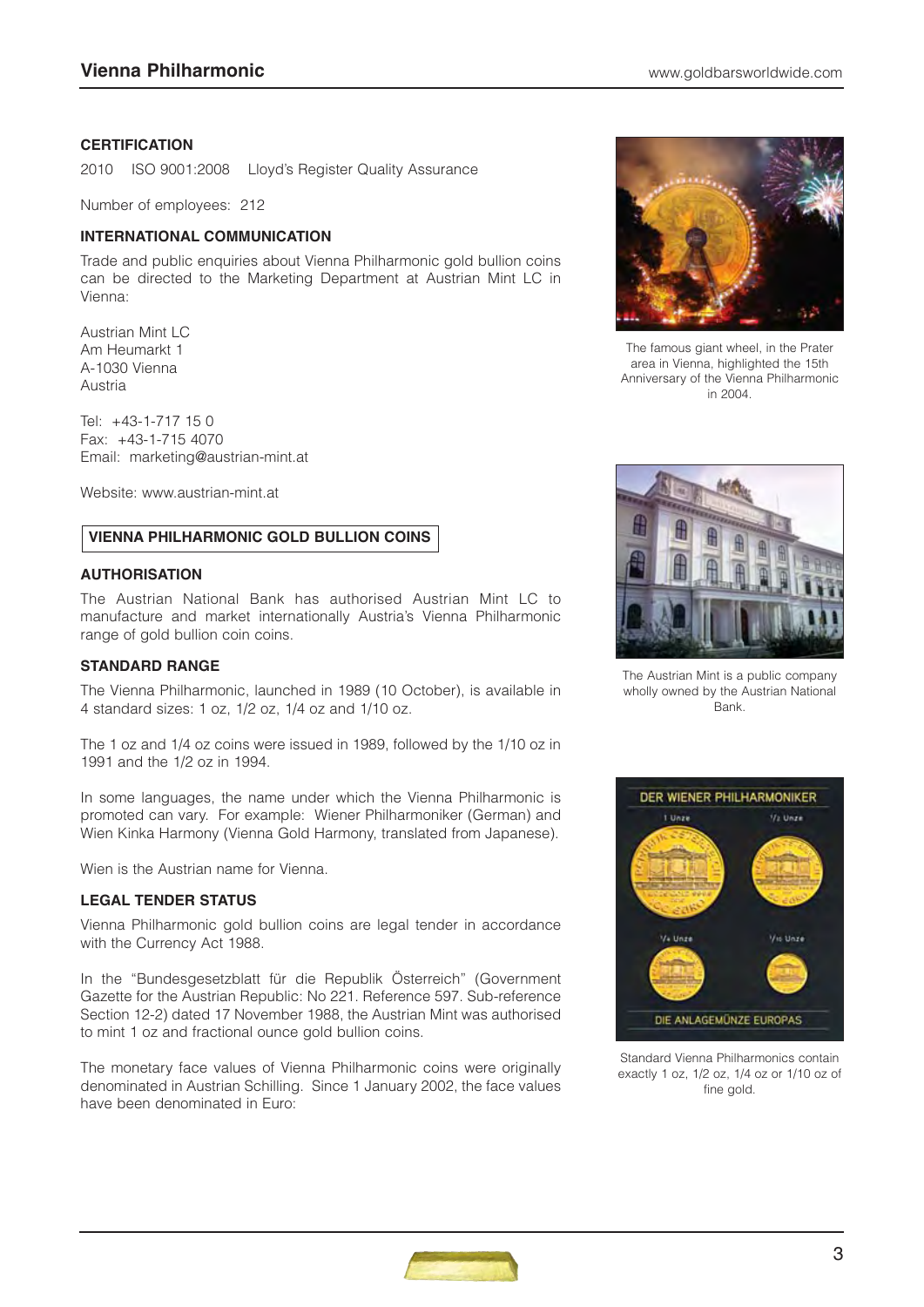| <b>Bullion Coin</b> | <b>Monetary Face Value</b> |               |  |  |
|---------------------|----------------------------|---------------|--|--|
|                     | In Euro                    | In Schilling  |  |  |
|                     | <b>Since 2002</b>          | $1989 - 2001$ |  |  |
| OZ                  | ∈ 100                      | AS 2,000      |  |  |
| $1/2$ oz            | $\epsilon$ 50              | AS 1,000      |  |  |
| $1/4$ oz            | $\epsilon$ 25              | AS 500        |  |  |
| $1/10$ oz           | $\epsilon$ 10              | AS 200        |  |  |

Specific reference to the 1 oz and 1/4 oz Vienna Philharmonic coins was first recorded in the Currency Act 1988.

Specific reference to the 1/10 oz coin was first recorded in the "Wiener Zeitung" (official gazette), dated 13 August 1991.

Specific reference to the 1/2 oz coin was first recorded in the "Wiener Zeitung", dated 14 August 1994.

Copies of the Currency Act and relevant issues of the "Weiner Zeitung" may be obtained from the Staatsdruckerei (government printer).

# **LARGE BULLION COINS**

In addition to the standard range, limited quantities of large Vienna Philharmonic gold bullion coins have also been minted to **commemorate** the launch of the Vienna Philharmonic in 1989.

1,000 oz coins, minted in 2004, commemorated the 15th Anniversary. Face value: € 100,000.

20 oz coins, minted in 2009, commemorated the 20th Anniversary in 2009. Face value: € 2,000.



The legal tender status of the Vienna Philharmonic is recorded in the Currency Act 1988.



# **TECHNICAL DESCRIPTION**

| <b>VIENNA PHILHARMONIC</b> |                                                      |         |         |        |        |  |  |  |
|----------------------------|------------------------------------------------------|---------|---------|--------|--------|--|--|--|
| <b>STANDARD</b>            |                                                      |         |         |        |        |  |  |  |
| Category                   | $1/10$ oz<br>$1/2$ oz<br>$1/4$ oz<br>1 <sub>oz</sub> |         |         |        |        |  |  |  |
| Gold Content               | Troy ounce                                           | 1.000   | 0.500   | 0.250  | 0.100  |  |  |  |
|                            | Gram                                                 | 31.1035 | 15.5517 | 7.7758 | 3.1103 |  |  |  |
| <b>Fineness</b>            | $\%$                                                 | 99.99   | 99.99   | 99.99  | 99.99  |  |  |  |
| Diameter                   | <b>Millimetres</b>                                   | 37.0    | 28.0    | 22.0   | 16.0   |  |  |  |
| <b>Thickness</b>           | <b>Millimetres</b>                                   | 2.0     | 1.6     | 1.2    | 1.2    |  |  |  |
| First Issued               | Year                                                 | 1989    | 1994    | 1989   | 1991   |  |  |  |

| LARGE*              |                    |            |                  |  |  |  |
|---------------------|--------------------|------------|------------------|--|--|--|
| Category            |                    | $1,000$ oz | 20 <sub>oz</sub> |  |  |  |
| <b>Gold Content</b> | Troy ounce         | 1.000      | 20               |  |  |  |
|                     | Gram               | 31,103.5   | 622.07           |  |  |  |
| <b>Fineness</b>     | $\%$               | 99.99      | 99.99            |  |  |  |
| Diameter            | <b>Millimetres</b> | 370        | 74               |  |  |  |
| <b>Thickness</b>    | <b>Millimetres</b> | c. 19      | c.8.3            |  |  |  |
| Issued              | Year Date          | 2004       | 2009             |  |  |  |

Source: Austrian Mint. \* Minted in limited quantities in the year of issue only.

When launched in 1989, the 1 oz Vienna Philharmonic had the world's largest diameter (37 mm) for a gold bullion coin.

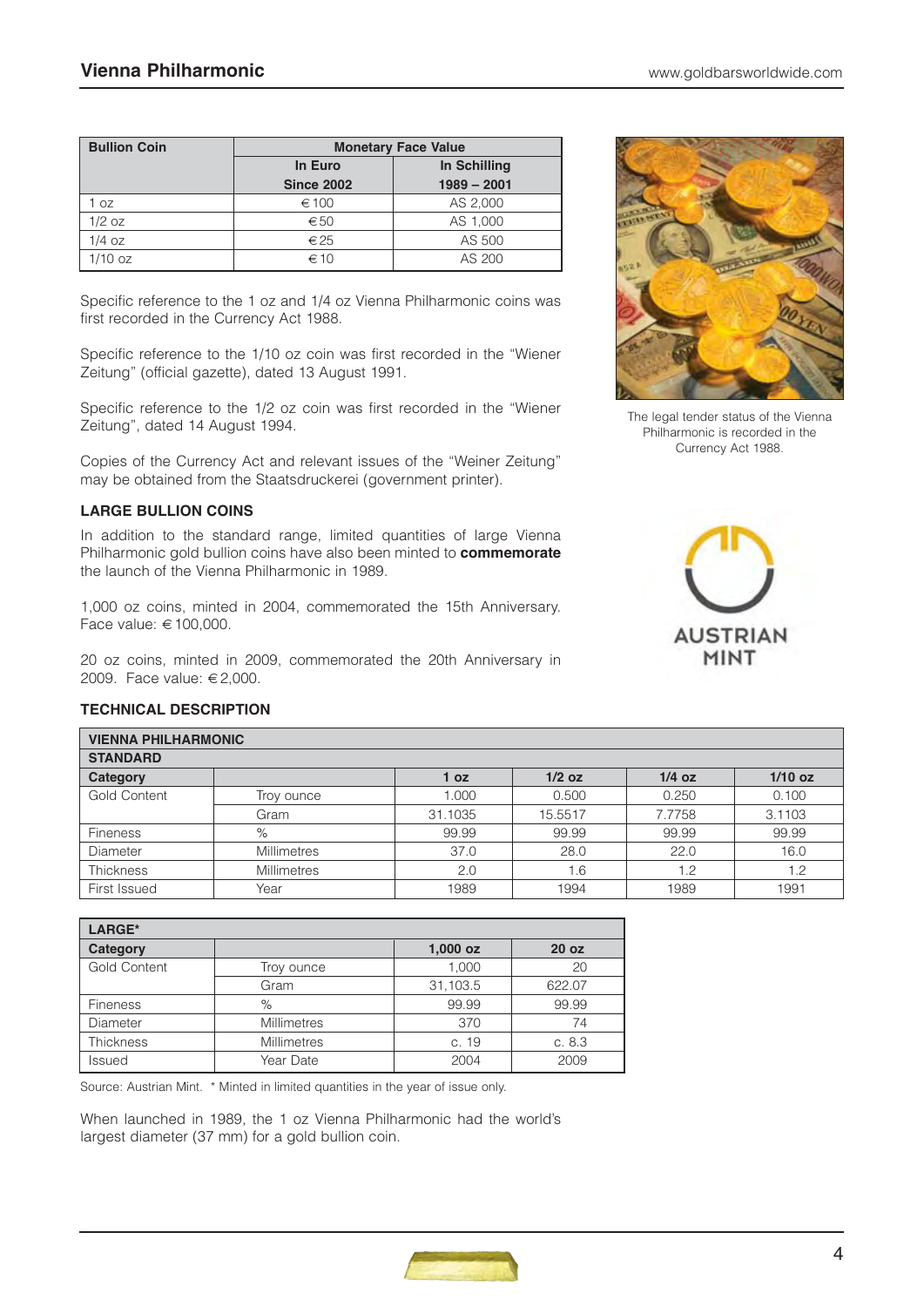# **IMPORTANT FEATURES**

#### **From the Austrian Mint**

The Austrian Mint is one of the oldest mints in Europe, coins having been minted in Austria (through its antecedents) for more than 800 years, the first Austrian gold coin (Goldgulden) believed to have been minted in the reign of Duke Albert II (1330-1358).

#### **Most successful gold bullion coin issued in the European Union**

Since 1989, the Austrian Mint has circulated more gold bullion coins worldwide than any other mint in Europe. In 1992, 1995 and 1996, the Vienna Philharmonic was the world's best selling gold bullion coin in terms of new coins sold from source into the international market.

#### **Highest purity**

All coins are 24 carat. Gold purity is 99.99%. Vienna Philharmonic coins are the only European gold bullion coins, bought and sold at a low premium above the gold price, to have this high purity.

# **Attractive design**

The Vienna Philharmonic celebrates the international fame of the Vienna Philharmonic Orchestra, as well as Austria's reputation as "the land of music". Depicting a range of musical instruments, the Vienna Philharmonic is widely recognised as the world's most attractive gold bullion coin.

The Vienna Philharmonic received a prestigious COTY (Coin of the Year) Award in 1989 as the "Best Gold Coin of the Year" from World Coin News – Krause Publications in the USA.

#### **Traded at low premiums**

As Vienna Philharmonic coins are designed for gold investors, they are wholesaled (exclusive of distribution costs) to primary distributors worldwide at low premiums above the prevailing value of their fine gold content.

# **INTERNATIONAL DISTRIBUTION**

The Austrian Mint sells Vienna Philharmonic coins directly to primary distributors in bulk quantities. They are located in major gold markets and distribution centres worldwide, including:

| Europe          | EU and Eastern Europe    |
|-----------------|--------------------------|
| <b>Americas</b> | USA                      |
| <b>Far East</b> | Japan, Hong Kong, Taiwan |

As many distributors trade internationally, Vienna Philharmonic coins are widely available in many other countries around the world.



Packing 1 oz Vienna Philharmonics into tubes for the international market.



Vienna Philharmonics celebrate the international fame of the Vienna Philharmonic Orchestra.



Vienna Philharmonics are widely traded in Europe, North America and the Far East.

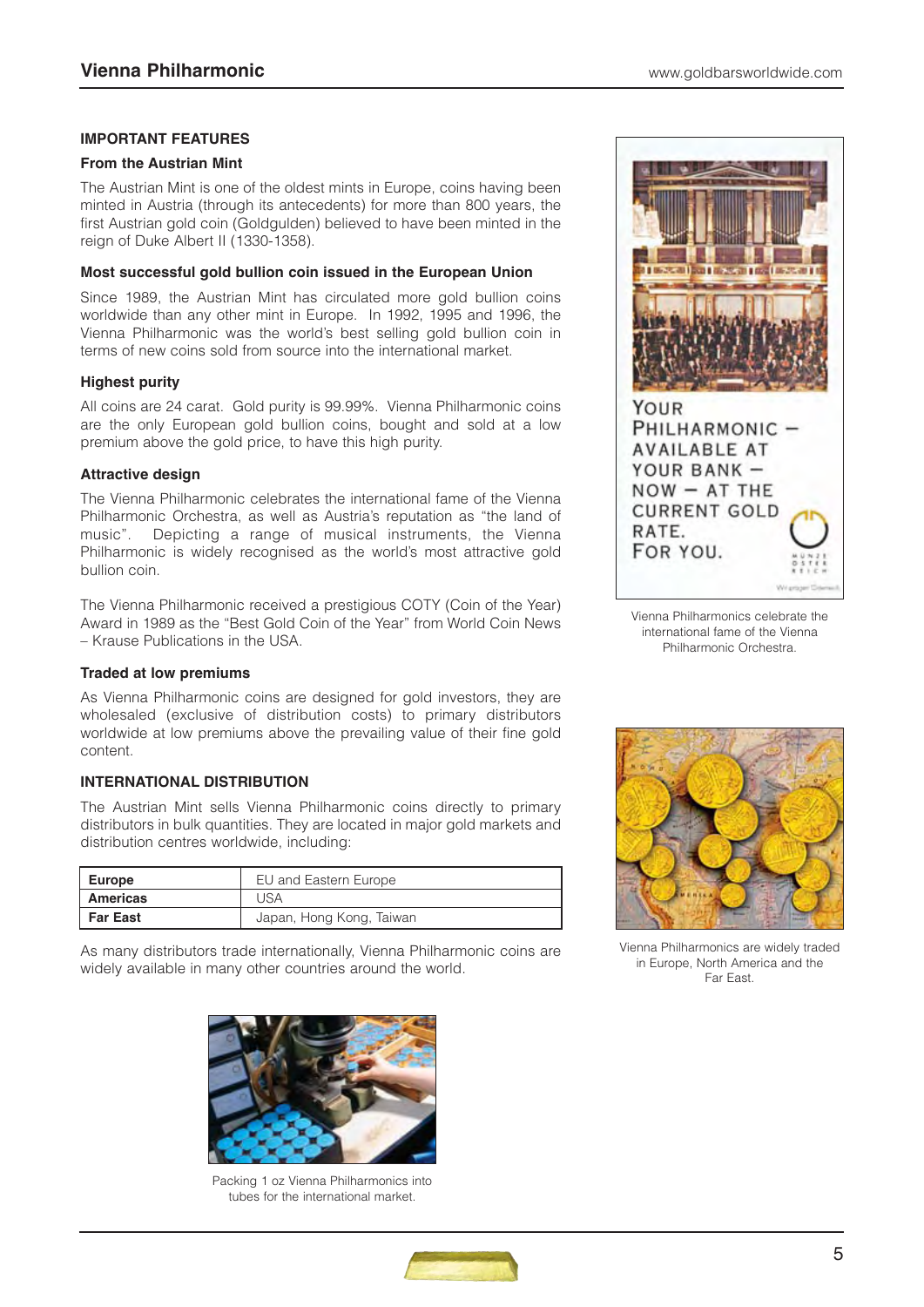#### **VISUAL DESCRIPTION**



The organ of the Vienna Philharmonic Orchestra in the Wiener Musikverein (Vienna Concert Hall), together with the inscriptions, "Republik Österreich" and "Unze Gold 999.9", as well as a reference to the numerical weight in ounces (1, 1/2, 1/4 or 1/10), monetary face value and the year date.

The Vienna Philharmonic Orchestra, established in 1842, is one of the world's great orchestras. It is especially renowned for its concerts of Viennese music, including the works of Johann Strauss.



An inscription, "Wiener Philharmoniker", with an illustration of musical instruments: double base, 2 cellos, 2 violins, harp, oboe and Viennese horn.

The Vienna Philharmonic was designed by Thomas Pesendorfer, the chief engraver at the Austrian Mint.

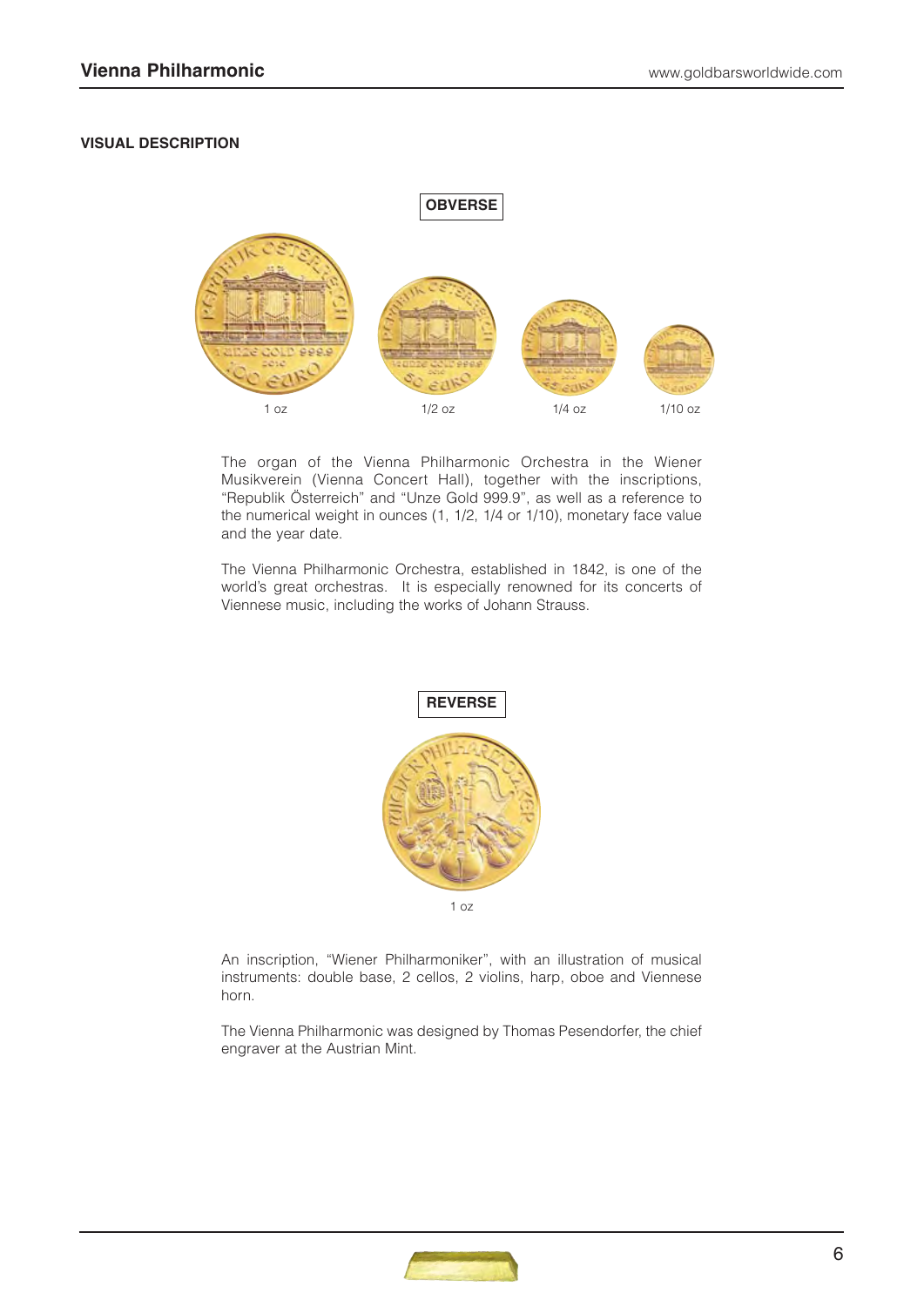# **ANNUAL SALES STATISTICS**

| <b>VIENNA PHILHARMONIC - STANDARD GOLD BULLION COINS</b> |                        |           |           |                          |              |               |
|----------------------------------------------------------|------------------------|-----------|-----------|--------------------------|--------------|---------------|
| Year                                                     | <b>Number of Coins</b> |           |           | <b>Total</b>             | <b>Total</b> |               |
|                                                          | 1 <sub>oz</sub>        | 1/2oz     | $1/4$ oz  | $1/10$ oz                | <b>Coins</b> | <b>Ounces</b> |
| 1989                                                     | 351,000                |           | 272,000   |                          | 623,000      | 419,000       |
|                                                          |                        |           |           |                          |              |               |
| 1990                                                     | 484,500                |           | 162,000   | $\overline{\phantom{m}}$ | 646,500      | 525,000       |
| 1991                                                     | 233,500                |           | 146,000   | 82,500                   | 462,000      | 278,250       |
| 1992                                                     | 537,000                |           | 176,000   | 99,000                   | 812,000      | 590,900       |
| 1993                                                     | 234,000                |           | 126,000   | 99,500                   | 459,500      | 275,450       |
| 1994                                                     | 218,600                | 57,400    | 121,200   | 112,000                  | 509,200      | 288,800       |
| 1995                                                     | 645,500                | 94,700    | 156,600   | 151,100                  | 1,047,900    | 747,110       |
| 1996                                                     | 377,600                | 88,000    | 139,200   | 128,300                  | 733,100      | 469,230       |
| 1997                                                     | 408,300                | 68,200    | 100,700   | 115,300                  | 692,500      | 479,105       |
| 1998                                                     | 330,300                | 47.300    | 90.800    | 102,800                  | 571,200      | 386,930       |
| 1999                                                     | 230,700                | 44,200    | 81,600    | 145,000                  | 501,500      | 287,700       |
|                                                          |                        |           |           |                          |              |               |
| 2000                                                     | 245,700                | 20,500    | 25,900    | 32,600                   | 324,700      | 265,685       |
| 2001                                                     | 54.700                 | 26,800    | 25,800    | 26,400                   | 133,700      | 77,190        |
| 2002                                                     | 164,105                | 40,922    | 40,807    | 75,789                   | 321,623      | 202,347       |
| 2003                                                     | 179,881                | 26,848    | 34,019    | 59,654                   | 300,402      | 207,778       |
| 2004                                                     | 183,819                | 24,269    | 32,449    | 67,994                   | 308,531      | 210,865       |
| 2005                                                     | 166.064                | 21,049    | 32,817    | 62,071                   | 282,001      | 191,000       |
| 2006                                                     | 82,174                 | 20,085    | 29,609    | 39,892                   | 171,760      | 103,608       |
| 2007                                                     | 108,675                | 25,091    | 34,631    | 76,325                   | 244,722      | 137,511       |
| 2008                                                     | 715,842                | 73,778    | 97,090    | 176,682                  | 1,063,392    | 794,672       |
| 2009                                                     | 903,047                | 92,249    | 171,992   | 437,706                  | 1,604,994    | 1,035,940     |
|                                                          |                        |           |           |                          |              |               |
| 2010                                                     | 501,951                | 56,607    | 84,968    | 226,685                  | 870,211      | 574,165       |
| 2011                                                     | 586,700                | 77,500    | 102,000   | 268,200                  | 1,034,400    | 677,770       |
| 2012                                                     | 341,400                | 49,500    | 64,300    | 176,300                  | 631,500      | 399,855       |
| 2013                                                     | 579,200                | 69,600    | 77,200    | 193,100                  | 919,100      | 652,600       |
|                                                          |                        |           |           |                          |              |               |
| <b>Total</b>                                             | 8,864,258              | 1,024,598 | 2,425,682 | 2,954,898                | 15,269,436   | 10,278,461    |

| <b>VIENNA PHILHARMONIC - LARGE GOLD BULLION COINS</b> |                                                |                  |         |  |  |  |
|-------------------------------------------------------|------------------------------------------------|------------------|---------|--|--|--|
| Year of Issue                                         | <b>Limited Number of Coins</b><br><b>Total</b> |                  |         |  |  |  |
|                                                       | $1,000$ oz                                     | 20 <sub>oz</sub> |         |  |  |  |
| 2004                                                  | 15                                             |                  | 15,000  |  |  |  |
| 2009                                                  | ۰                                              | 6.027            | 120.540 |  |  |  |
|                                                       |                                                |                  |         |  |  |  |
| Total                                                 | 15                                             | 6,027            | 135,540 |  |  |  |

Source: Austrian Mint



Minting Vienna Philharmonics at the Austrian Mint.



The Austrian Mint has minted 15 million Vienna Philharmonics for the international market since 1989.

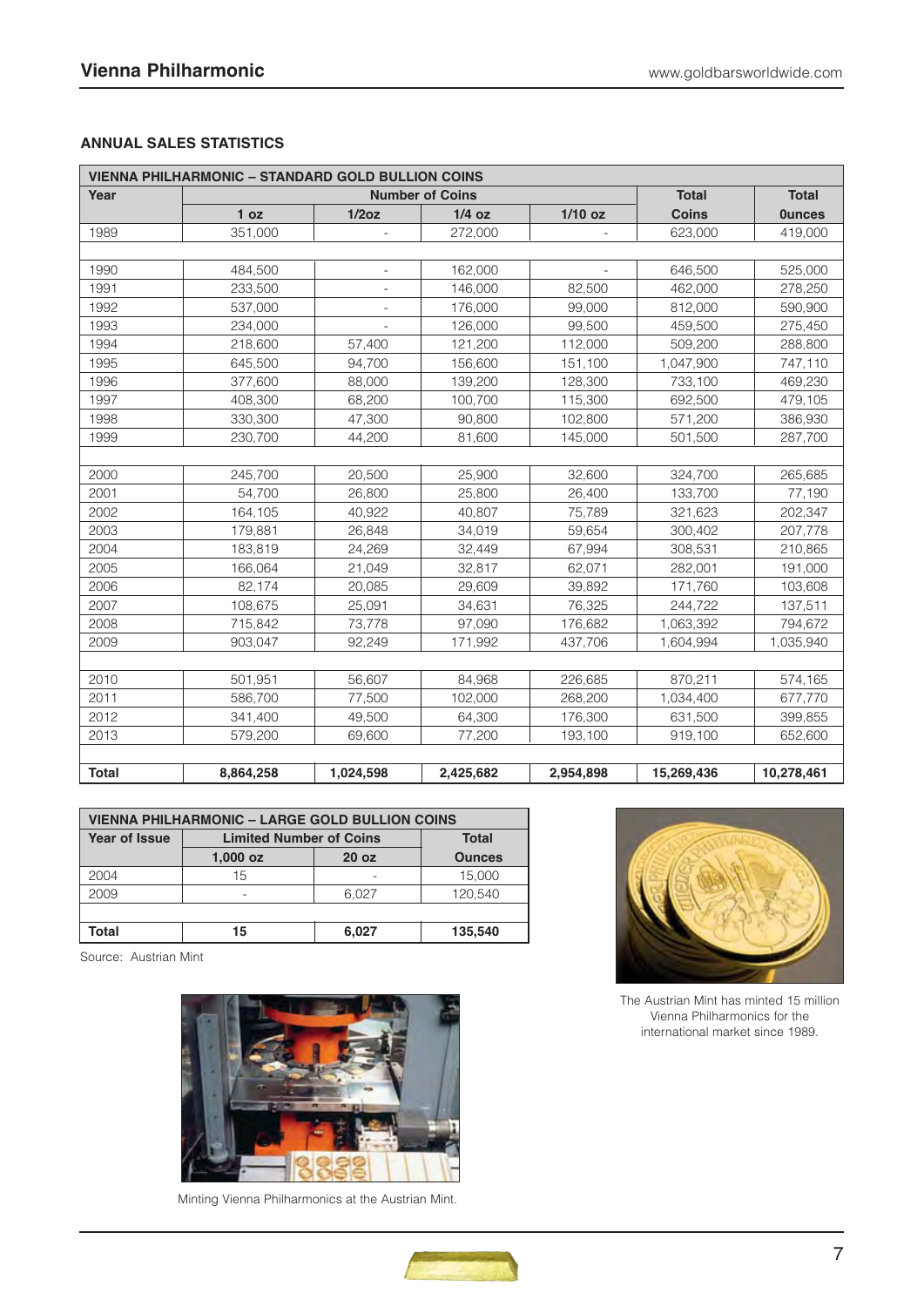# **APPENDICES**

#### **RESTRIKES OF HISTORICAL AUSTRIAN GOLD COINS**

#### **DUKAT, CORONA AND GULDEN**

**TECHNICAL DESCRIPTION**

Since 1920, the Austrian Mint has minted millions of historical Austrian gold coins: Dukat, Corona and Gulden.

Known as "restrikes", they are not legal tender.

All restrikes record the same year date: the year when they were last struck as legal tender coins.

In the EU, authorised restrikes are not subject to VAT. They are widely purchased as historical commemoratives at a low premium above the prevailing value of their gold content.



1 Dukat The 1 Dukat (3.4424 g) is the most popular restrike.

| <b>Restrike</b> | <b>Gross</b> | Gold          | <b>Fine Gold</b> | <b>Diameter</b> | <b>Year Date</b>   | <b>Original</b> |
|-----------------|--------------|---------------|------------------|-----------------|--------------------|-----------------|
|                 | Weight       | <b>Purity</b> | <b>Content</b>   |                 | <b>On Restrike</b> | <b>Period</b>   |
| 1 Dukat         | $3.4908$ g   | 98.6%         | $3.4424$ g       | 19.75 mm        | 1915               | 1872 - 1915     |
| 4 Dukat         | 13.9635 a    | 98.6%         | 13.7696 g        | 39.5 mm         | 1915               | 1872 - 1915     |
|                 |              |               |                  |                 |                    |                 |
| 10 Corona       | $3.3875$ g   | 90.0%         | $3.0487$ g       | $19 \text{ mm}$ | 1912               | 1892 - 1912     |
| 20 Corona       | 6.7750 g     | 90.0%         | $6.0975$ q       | 31 mm           | 1915               | 1892 - 1915     |
| 100 Corona      | 33.8753 g    | 90.0%         | 30.4878 g        | 37 mm           | 1915               | 1909 - 1915     |
|                 |              |               |                  |                 |                    |                 |
| 4 Gulden        | $3.2258$ g   | 90.0%         | $2.9032$ g       | 19 mm           | 1892               | 1870 - 1892     |
| 8 Gulden        | $6.4516$ g   | 90.0%         | $5.8065$ a       | $21 \text{ mm}$ | 1892               | 1870 - 1892     |

Source: Austrian Mint

# **SALES STATISTICS - RESTRIKES**

Since the introduction of the Vienna Philharmonic gold bullion coins in 1989, over 900,000 oz (28 tonnes) of Dukat, Corona and Gulden restrikes have also been sold,

| Year | <b>Total Ounces</b> | Year         | <b>Total Ounces</b> |
|------|---------------------|--------------|---------------------|
| 1989 | 4,000               | 2001         | 21,166              |
| 1990 | 114,250             | 2002         | 1,503               |
| 1991 | 76.720              | 2003         | 1,139               |
| 1992 | 133.041             | 2004         | 14.370              |
| 1993 | 20,230              | 2005         | 7,535               |
| 1994 | 38.801              | 2006         | 620                 |
| 1995 | 134.490             | 2007         | 624                 |
| 1996 | 76,397              | 2008         | 23.629              |
| 1997 | 70,762              | 2009         | 57,714              |
| 1998 | 61,095              | 2010         | 6,371               |
| 1999 | 47,650              |              |                     |
| 2000 | 1,530               | <b>Total</b> | 913,637             |

Source: Austrian Mint. Note: Sales since 2010 not available.

The 1 and 4 Dukat restrikes normally account for over 95% of annual restrike sales in ounces, the small 1 Ducat alone accounting for approximately 85%.



The Dukat restrikes commemorate Emperor Franz Joseph who was on the throne of Austria from 1848 until 1916.